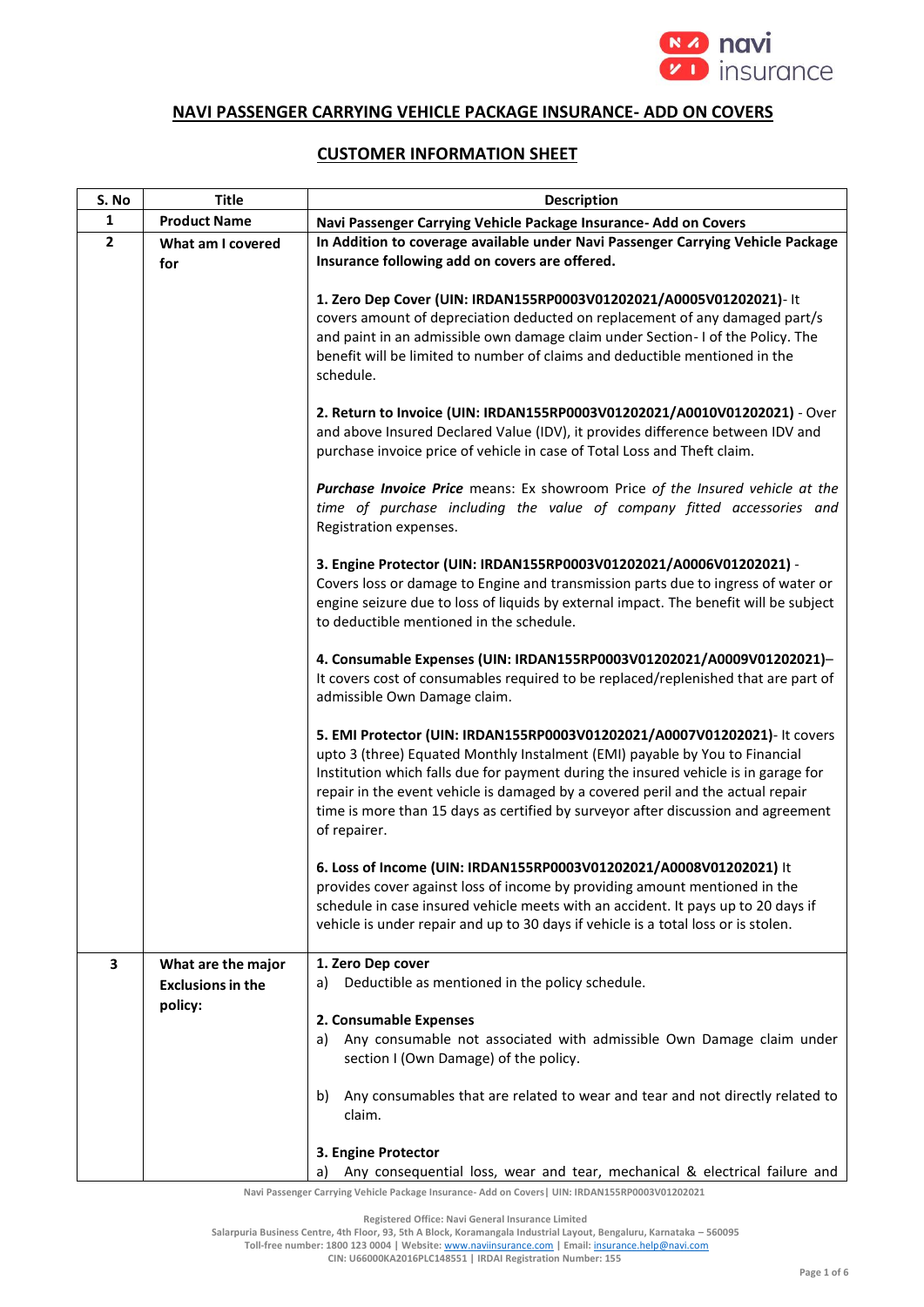

|                |                           | parts falling under warranty.<br>Loss or damage due to corrosion of engine or parts thereof due to delay in<br>b)<br>intimation.<br>Depreciation on parts unless zero dep cover is opted.<br>C)<br>Deductible as stated in the schedule.<br>d)<br>4. EMI Protector                                                                                                                                                                                                                                                                                                                                                                                                                                                                                                                                                                                                                                                       |
|----------------|---------------------------|--------------------------------------------------------------------------------------------------------------------------------------------------------------------------------------------------------------------------------------------------------------------------------------------------------------------------------------------------------------------------------------------------------------------------------------------------------------------------------------------------------------------------------------------------------------------------------------------------------------------------------------------------------------------------------------------------------------------------------------------------------------------------------------------------------------------------------------------------------------------------------------------------------------------------|
|                |                           | Any penalty, interest, charges levied due to default in payment by financer.<br>a)                                                                                                                                                                                                                                                                                                                                                                                                                                                                                                                                                                                                                                                                                                                                                                                                                                       |
|                |                           | 5. Return to Invoice                                                                                                                                                                                                                                                                                                                                                                                                                                                                                                                                                                                                                                                                                                                                                                                                                                                                                                     |
|                |                           | a) Cost of any non-built in electrical/electronic and non-electrical/electronic<br>a)<br>accessories including bi-fuel kit forming part of the invoice but not insured                                                                                                                                                                                                                                                                                                                                                                                                                                                                                                                                                                                                                                                                                                                                                   |
|                |                           | under section 1 (Own Damage) of the policy will not be covered.                                                                                                                                                                                                                                                                                                                                                                                                                                                                                                                                                                                                                                                                                                                                                                                                                                                          |
| $\overline{a}$ | <b>Renewal Conditions</b> | Policy will be renewed when due with mutual consent subject to applicable<br>premium. We may not renew the policy if the Insured Person has acted in an<br>dishonest or fraudulent manner or there has been<br>improper,<br>any<br>misrepresentation under this Policy or the renewal of the Policy poses a moral<br>hazard.                                                                                                                                                                                                                                                                                                                                                                                                                                                                                                                                                                                             |
| 5              | Cancellation              | Cancellation by Insured - Policy/certificate can be cancelled at any time by giving<br>15 days' prior written notice to Insurer. Refund of premium shall be computed in<br>accordance with company's short period rate for the period the Policy has been in<br>force provided no claim has occurred up to the date of cancellation. Proof of<br>insurance of vehicle elsewhere and original certificate of insurance must be<br>provided to us.                                                                                                                                                                                                                                                                                                                                                                                                                                                                         |
|                |                           | Cancellation by Insurer - The Company may cancel the policy by sending fifteen<br>days' notice by recorded delivery to the insured at insured's last known address<br>on the grounds of misrepresentation, fraud, non-disclosure of material facts or<br>non-cooperation. In the event of cancellation of this Policy on grounds of<br>misrepresentation, fraud, non-disclosure of material facts, the policy shall stand<br>cancelled ab-initio and there will be no refund of premium. In the event the policy<br>is cancelled on the grounds of non-cooperation of the insured then the premium<br>shall be computed in accordance with company's short period rate for the period<br>the Policy has been in force provided no claim has occurred up to the date of<br>cancellation.<br>Under any of the above cancellations, in the event a claim has occurred in which<br>case there shall be no refund of premium. |
|                |                           | Return of the premium by the Company will be subject to retention of the<br>minimum premium of Rs.100/- (or Rs.25/- in respect of vehicles specifically<br>designed/modified for use by blind/handicapped/ mentally challenged persons).                                                                                                                                                                                                                                                                                                                                                                                                                                                                                                                                                                                                                                                                                 |
|                |                           | Where the ownership of the vehicle is transferred, the Policy cannot be cancelled<br>unless evidence that the vehicle is insured elsewhere is produced.                                                                                                                                                                                                                                                                                                                                                                                                                                                                                                                                                                                                                                                                                                                                                                  |
| 6              | <b>Claims</b>             | <b>Claim Notification &amp; Registration:</b>                                                                                                                                                                                                                                                                                                                                                                                                                                                                                                                                                                                                                                                                                                                                                                                                                                                                            |
|                |                           | Notify or submit a claim by following way;<br>By calling Toll Free 18001230004 OR<br>$\bullet$<br>By sending an E Mail to insurance.help@navi.com OR<br>٠<br>For Senior Citizens, we have a special cell and Our Senior Citizen<br>٠<br>customers can email us at seniorcare@navi.com for priority resolution<br>Through Customer Portal on website www.naviinsurance.com OR<br>٠<br>Using Mobile App OR<br>٠<br>Directly walk into branch<br>While notifying the claim, following information should be provided:                                                                                                                                                                                                                                                                                                                                                                                                       |
|                |                           |                                                                                                                                                                                                                                                                                                                                                                                                                                                                                                                                                                                                                                                                                                                                                                                                                                                                                                                          |

**Registered Office: Navi General Insurance Limited**

**Salarpuria Business Centre, 4th Floor, 93, 5th A Block, Koramangala Industrial Layout, Bengaluru, Karnataka – 560095**

**Toll-free number: 1800 123 0004 | Website:** [www.naviinsurance.com](http://www.naviinsurance.com/) **| Email:** [insurance.help@navi.com](mailto:insurance.help@navi.com)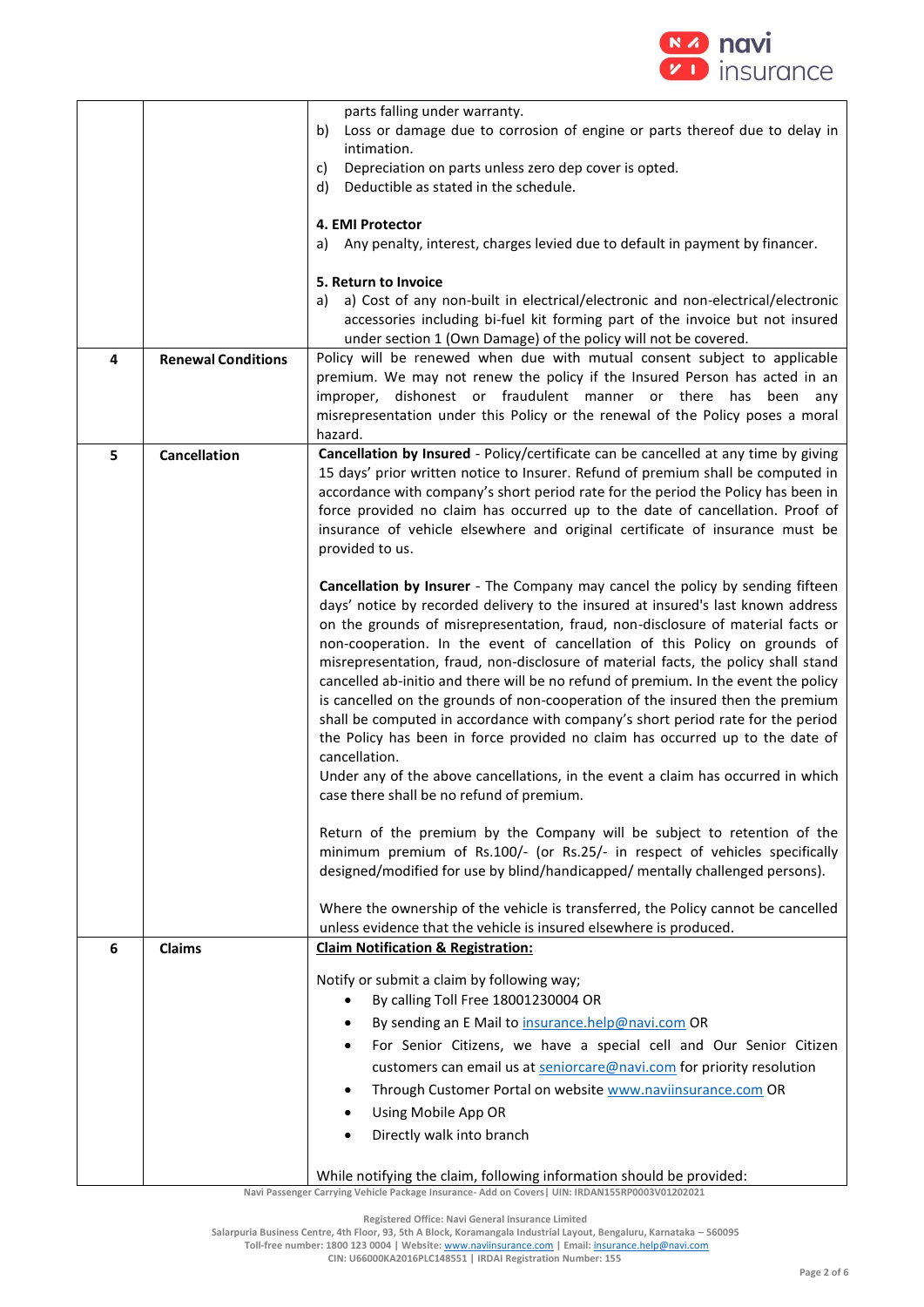

|  | Name of insured<br>٠<br>Insured contact numbers<br>Policy number<br>٠<br>Date and time of loss<br>$\bullet$<br>Location of loss<br>٠<br>Nature and approximate extent of loss<br>٠<br>Place and contact details of the person at the loss location.<br>٠<br>Details of driver at the time of loss<br>$\bullet$                                                                                                                                                                                                                                                                                                                                                                                                                                                                                                                                                                                                                                             |
|--|------------------------------------------------------------------------------------------------------------------------------------------------------------------------------------------------------------------------------------------------------------------------------------------------------------------------------------------------------------------------------------------------------------------------------------------------------------------------------------------------------------------------------------------------------------------------------------------------------------------------------------------------------------------------------------------------------------------------------------------------------------------------------------------------------------------------------------------------------------------------------------------------------------------------------------------------------------|
|  | <b>After Notification &amp; Registration:</b>                                                                                                                                                                                                                                                                                                                                                                                                                                                                                                                                                                                                                                                                                                                                                                                                                                                                                                              |
|  | <b>Own Damage Claims:</b>                                                                                                                                                                                                                                                                                                                                                                                                                                                                                                                                                                                                                                                                                                                                                                                                                                                                                                                                  |
|  | You are advised to inform the company immediately after the loss. If there is<br>involvement of third-party death/injury, company may go for spot survey. Else you<br>may shift your vehicle to any garage of your choice                                                                                                                                                                                                                                                                                                                                                                                                                                                                                                                                                                                                                                                                                                                                  |
|  | Survey will be conducted before you initiate the repair by the assigned surveyor at<br>the garage. Please refer policy for details regarding survey process.                                                                                                                                                                                                                                                                                                                                                                                                                                                                                                                                                                                                                                                                                                                                                                                               |
|  | The Company has option to repair, reinstate or replace the vehicle or part thereof<br>and/or its accessories or may pay in cash the amount of the loss or damage and<br>the liability of the Company shall not exceed:                                                                                                                                                                                                                                                                                                                                                                                                                                                                                                                                                                                                                                                                                                                                     |
|  | (a) for total loss / constructive total loss of the vehicle - the Insured's Declared<br>Value (IDV) of the vehicle (including accessories thereon) as specified in the<br>Schedule less the value of the damaged vehicle.                                                                                                                                                                                                                                                                                                                                                                                                                                                                                                                                                                                                                                                                                                                                  |
|  | (b) for partial losses, i.e. losses other than Total Loss/Constructive Total Loss of the<br>vehicle - actual and reasonable costs of repair and/or replacement of parts<br>lost/damaged subject to depreciation as per limits specified (Not applicable if add<br>on cover is opted for covering depreciation) and any other applicable add on<br>cover.                                                                                                                                                                                                                                                                                                                                                                                                                                                                                                                                                                                                   |
|  | Following are the documents that will be needed for survey and processing of<br>Own Damage claim:                                                                                                                                                                                                                                                                                                                                                                                                                                                                                                                                                                                                                                                                                                                                                                                                                                                          |
|  | Claim Form completely filled and duly signed by Insured (CO's seal need<br>to be affixed in case the insured is a Firm/Company)<br>Copy of Registration Certificate (original for verification)<br>Copy of Motor Driving License of the person driving the vehicle at the<br>time of accident (original for verification)<br>Copy of fitness certificate/Goods receipt( for GCW)/Permit and badge of<br>driver( for passenger vehicle) - (original for verification).<br>Police Report / Panchanama (In case of Partial Theft / Third Party<br>property damage / Death / Body Injury / Damage due to Riot, Strike and<br>Malicious act)<br>KYC documents (Address Proof as per policy & ID proof) if claim amount<br>exceeds Rs.1 lakh.<br>Cancelled Cheque (CTS complied) or Filled NEFT Mandate form for online<br>transfer of claim payment. (For reimbursement claims only).<br>Original bill of repair/replacement for repair carried out on vehicle. |
|  | <b>Own Damage Claim Settlement:</b>                                                                                                                                                                                                                                                                                                                                                                                                                                                                                                                                                                                                                                                                                                                                                                                                                                                                                                                        |
|  | 1. After receipt of all relevant claim document, surveyor will assess the loss and<br>issue repair approval.                                                                                                                                                                                                                                                                                                                                                                                                                                                                                                                                                                                                                                                                                                                                                                                                                                               |

**Registered Office: Navi General Insurance Limited**

**Salarpuria Business Centre, 4th Floor, 93, 5th A Block, Koramangala Industrial Layout, Bengaluru, Karnataka – 560095**

**Toll-free number: 1800 123 0004 | Website:** [www.naviinsurance.com](http://www.naviinsurance.com/) **| Email:** [insurance.help@navi.com](mailto:insurance.help@navi.com)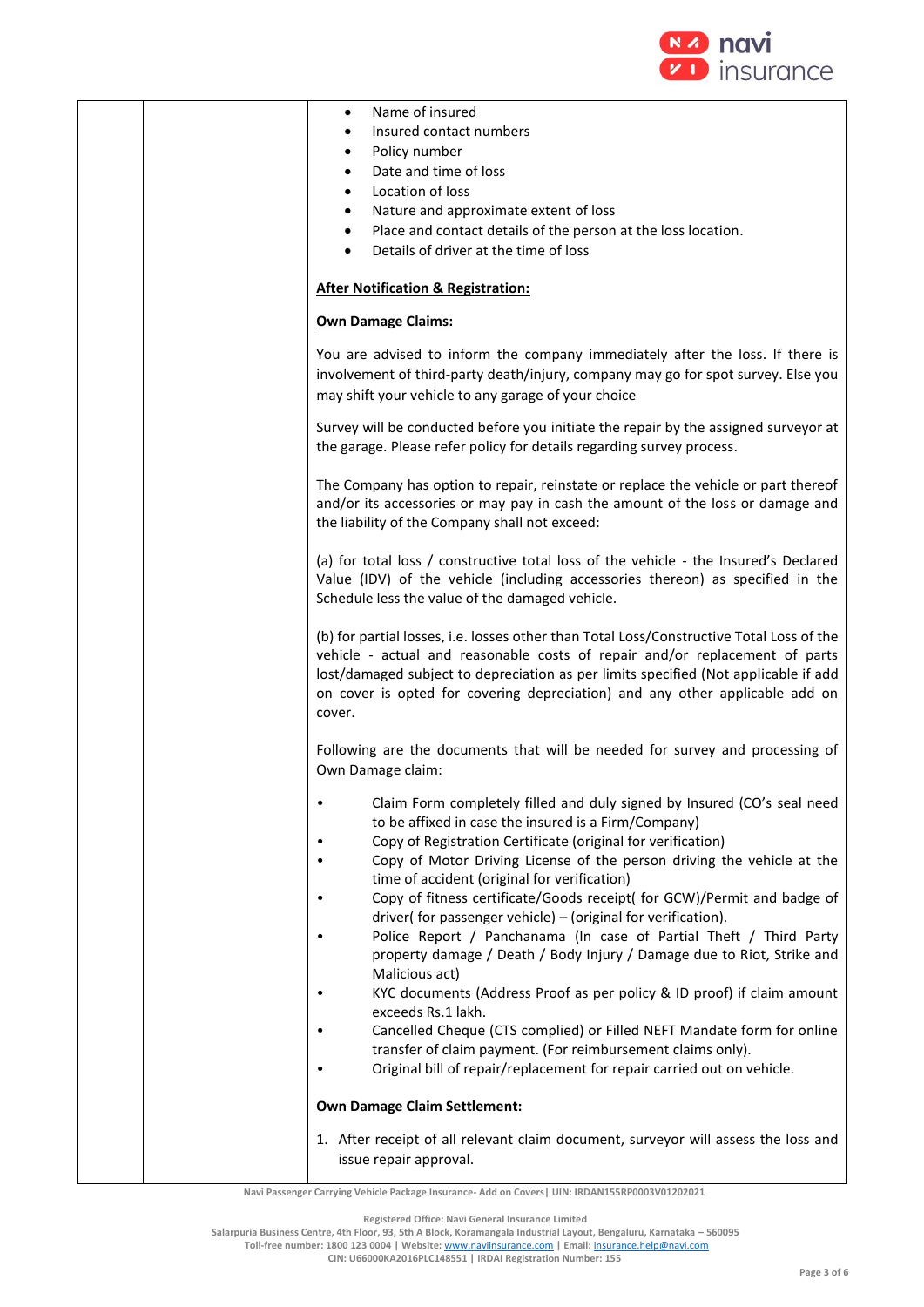

| 2. The surveyor may conduct re-inspection once repairs are completed and on<br>receipt of original repair bills.                                                                                                                                                                                                                                                                                                                                                                                         |
|----------------------------------------------------------------------------------------------------------------------------------------------------------------------------------------------------------------------------------------------------------------------------------------------------------------------------------------------------------------------------------------------------------------------------------------------------------------------------------------------------------|
| We will release claim payment within 7 working days after receipt of all claim<br>document.                                                                                                                                                                                                                                                                                                                                                                                                              |
| Theft claims; The claim for theft of complete vehicle would be settled for the<br>insured's declared value ( IDV) of the vehicle(including accessories thereon) less<br>policy excess as specified in the policy schedule.                                                                                                                                                                                                                                                                               |
| Documentation for Theft claims: The following additional documents would be<br>required to listing required for settlement of own damage claims(excluding repair<br>bills);                                                                                                                                                                                                                                                                                                                              |
| Copy of FIR.<br>Letter to RTO for keeping the file in safe custody.<br>Confirmation of non-recovery of vehicle.<br>Letter of subrogation.                                                                                                                                                                                                                                                                                                                                                                |
| Transfer of ownership documents.                                                                                                                                                                                                                                                                                                                                                                                                                                                                         |
| We will release the claim payment within 15 days after receipt of all claim<br>documents.                                                                                                                                                                                                                                                                                                                                                                                                                |
| Legal Liability Claims: Claim payment will be settled as awarded by court or as<br>agreed between the Company and Third Party.                                                                                                                                                                                                                                                                                                                                                                           |
| <b>Documentation for Liability claims</b><br>Policy Copy<br>$\bullet$<br>Copy of Registration Book<br>Copy of Motor Driving License of the person driving the vehicle at the<br>$\bullet$<br>time of accident<br>Copy of permit and fitness certificate.<br>$\bullet$<br>Police Panchanama / FIR<br>$\bullet$                                                                                                                                                                                            |
| Personal Accident Claims: Claims will be settled post receipt of necessary<br>documents.<br>We will require following documents to process your claim. You may provide the<br>same to enable us to promptly settle your claim.                                                                                                                                                                                                                                                                           |
| <b>Documents for Personal Accident Claims</b><br>Policy copy<br>$\bullet$<br>Certificate from government hospital doctor confirming the nature and<br>$\bullet$<br>degree of disability<br>Discharge summary of the treating hospital clearly indicating the Hospital<br>$\bullet$<br>Registration No.<br>Diagnostic reports<br>$\bullet$<br>FIR / Panchanama- (if Notified to Police) Attested or Original<br>$\bullet$<br>Final Police Report- (if applicable)<br>٠<br>Death Certificate*<br>$\bullet$ |
| Post Mortem report*<br>٠<br>Legal Heir certificate /nominee certificate*<br>$\bullet$<br><b>KYC of Claimant</b><br>$\bullet$                                                                                                                                                                                                                                                                                                                                                                             |
| (Marked with * are required only in death claims)                                                                                                                                                                                                                                                                                                                                                                                                                                                        |
| The list of documents furnished herein is illustrative but not exhaustive. We may                                                                                                                                                                                                                                                                                                                                                                                                                        |

**Registered Office: Navi General Insurance Limited**

**Salarpuria Business Centre, 4th Floor, 93, 5th A Block, Koramangala Industrial Layout, Bengaluru, Karnataka – 560095**

**Toll-free number: 1800 123 0004 | Website:** [www.naviinsurance.com](http://www.naviinsurance.com/) **| Email:** [insurance.help@navi.com](mailto:insurance.help@navi.com)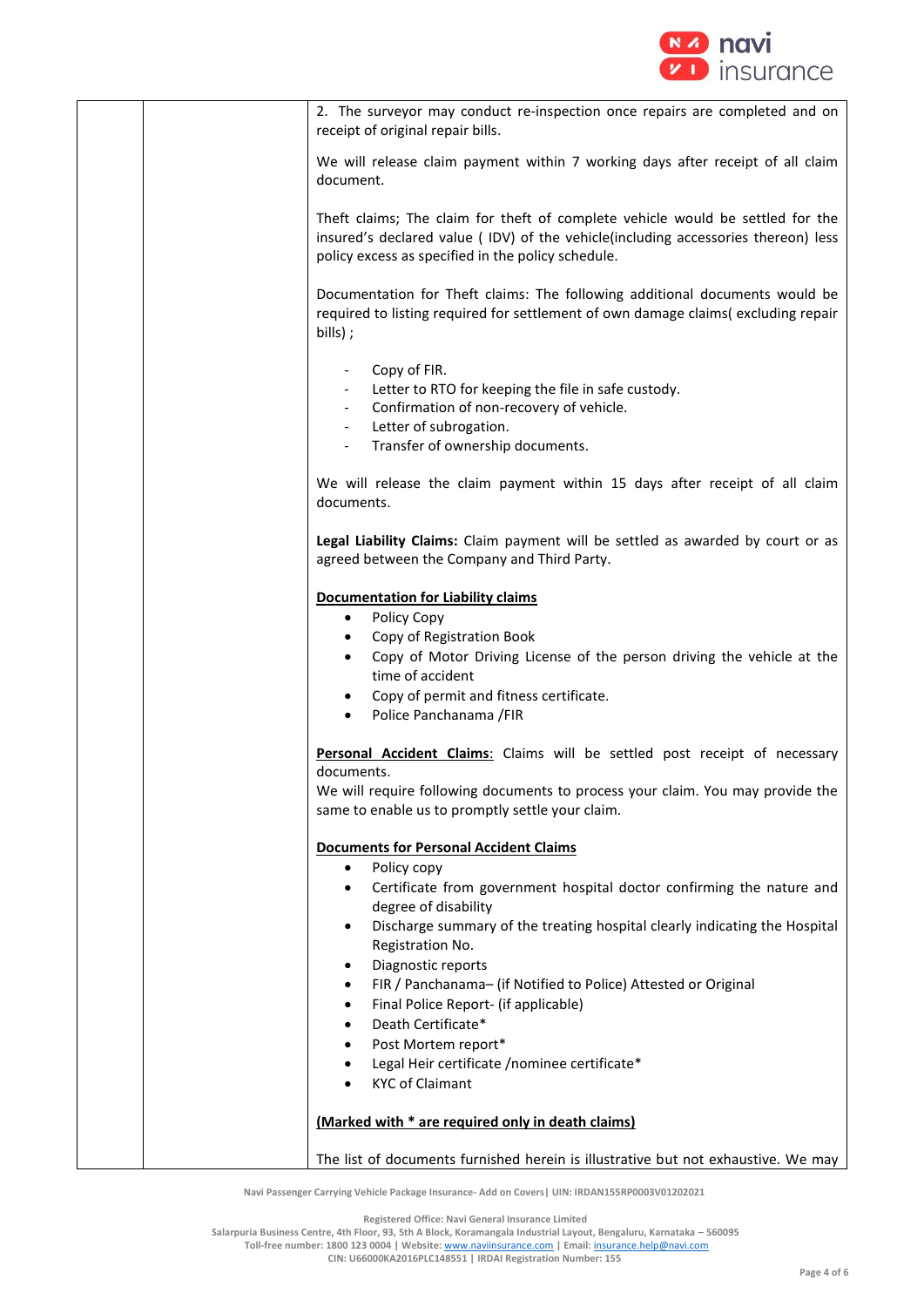

|                |                                   | request you to provide more documents depending upon the nature of loss and<br>circumstances.                                                                                                                                                                                                                                     |
|----------------|-----------------------------------|-----------------------------------------------------------------------------------------------------------------------------------------------------------------------------------------------------------------------------------------------------------------------------------------------------------------------------------|
|                |                                   | Please also refer policy for detail documentation requirement.                                                                                                                                                                                                                                                                    |
| $\overline{ }$ | <b>Policy Servicing</b>           | a. Call Us: Toll Free 1800 123 0004                                                                                                                                                                                                                                                                                               |
|                |                                   | b. Email: insurance.help@navi.com                                                                                                                                                                                                                                                                                                 |
|                |                                   | Email for Senior Citizens- seniorcare@navi.com                                                                                                                                                                                                                                                                                    |
|                |                                   | c. Visit our website: https://www.naviinsurance.com/service/                                                                                                                                                                                                                                                                      |
|                |                                   | d. Walk in for assistance                                                                                                                                                                                                                                                                                                         |
|                |                                   | e. Dispatch your letters to us at -                                                                                                                                                                                                                                                                                               |
|                |                                   | Corporate Office: Navi General Insurance Limited                                                                                                                                                                                                                                                                                  |
|                |                                   | Salarpuria Business Centre, 4th B Cross Road, 5th Block, Koramangala Industrial<br>Layout, Bengaluru, Karnataka - 560095                                                                                                                                                                                                          |
|                |                                   | f. Escalation $-$                                                                                                                                                                                                                                                                                                                 |
|                |                                   | First Escalation - Contact Customer Experience Team at -<br>٠                                                                                                                                                                                                                                                                     |
|                |                                   | Manager.CustomerExperience@navi.com                                                                                                                                                                                                                                                                                               |
|                |                                   | Second Escalation - Email to Head Customer Experience and Grievance<br>Redressal Officer at - Head.CustomerExperience@navi.com                                                                                                                                                                                                    |
|                | Grievances /<br><b>Complaints</b> | If You have a grievance about any matter relating to the Policy, or Our decision<br>on any matter, or the claim, You can address Your grievance as follows:                                                                                                                                                                       |
|                |                                   | 1. Our Grievance Redressal Officer                                                                                                                                                                                                                                                                                                |
|                |                                   | You can send Your grievance in writing by post or email to Our<br>Grievance Redressal Officer at the following address:                                                                                                                                                                                                           |
|                |                                   | <b>Navi General Insurance Limited</b>                                                                                                                                                                                                                                                                                             |
|                |                                   | (formerly known as DHFL General Insurance Limited)                                                                                                                                                                                                                                                                                |
|                |                                   | Corporate Office: Salarpuria Business Centre, 4th B Cross Road, 5th<br>Block, Koramangala Industrial Layout, Bengaluru, Karnataka - 560095                                                                                                                                                                                        |
|                |                                   | E-mail: gro@navi.com                                                                                                                                                                                                                                                                                                              |
|                |                                   | Toll free: 1800 123 0004                                                                                                                                                                                                                                                                                                          |
|                |                                   | 2. Consumer Affairs Department of IRDAI                                                                                                                                                                                                                                                                                           |
|                |                                   | In case it is not resolved within 15 days or if You are unhappy with the<br>а.<br>resolution You can approach the Grievance Redressal Cell of the                                                                                                                                                                                 |
|                |                                   | Consumer Affairs Department of IRDAI by calling Toll Free Number<br>155255<br>(or)<br>1800<br>4254<br>732<br>or sending<br>e-mail<br>an<br>to<br>complaints@irdai.gov.in. You can also make use of IRDAI's online portal<br>- Integrated Grievance Management System (IGMS) by registering Your<br>complaint at igms.irda.gov.in. |
|                |                                   | You can send a letter to IRDAI with Your complaint on a Complaint<br>b.<br>Registration Form available by clicking here. You must fill and send the<br>Complaint Registration Form along with any documents by post or<br>courier to General Manager, Insurance Regulatory and Development<br>Authority of India                  |
|                |                                   | (IRDAI), Consumer Affairs Department - Grievance Redressal Cell,<br>Sy.No.115/1, Financial District, Nanakramguda, Gachibowli, Hyderabad                                                                                                                                                                                          |

**Registered Office: Navi General Insurance Limited**

**Salarpuria Business Centre, 4th Floor, 93, 5th A Block, Koramangala Industrial Layout, Bengaluru, Karnataka – 560095**

**Toll-free number: 1800 123 0004 | Website:** [www.naviinsurance.com](http://www.naviinsurance.com/) **| Email:** [insurance.help@navi.com](mailto:insurance.help@navi.com)